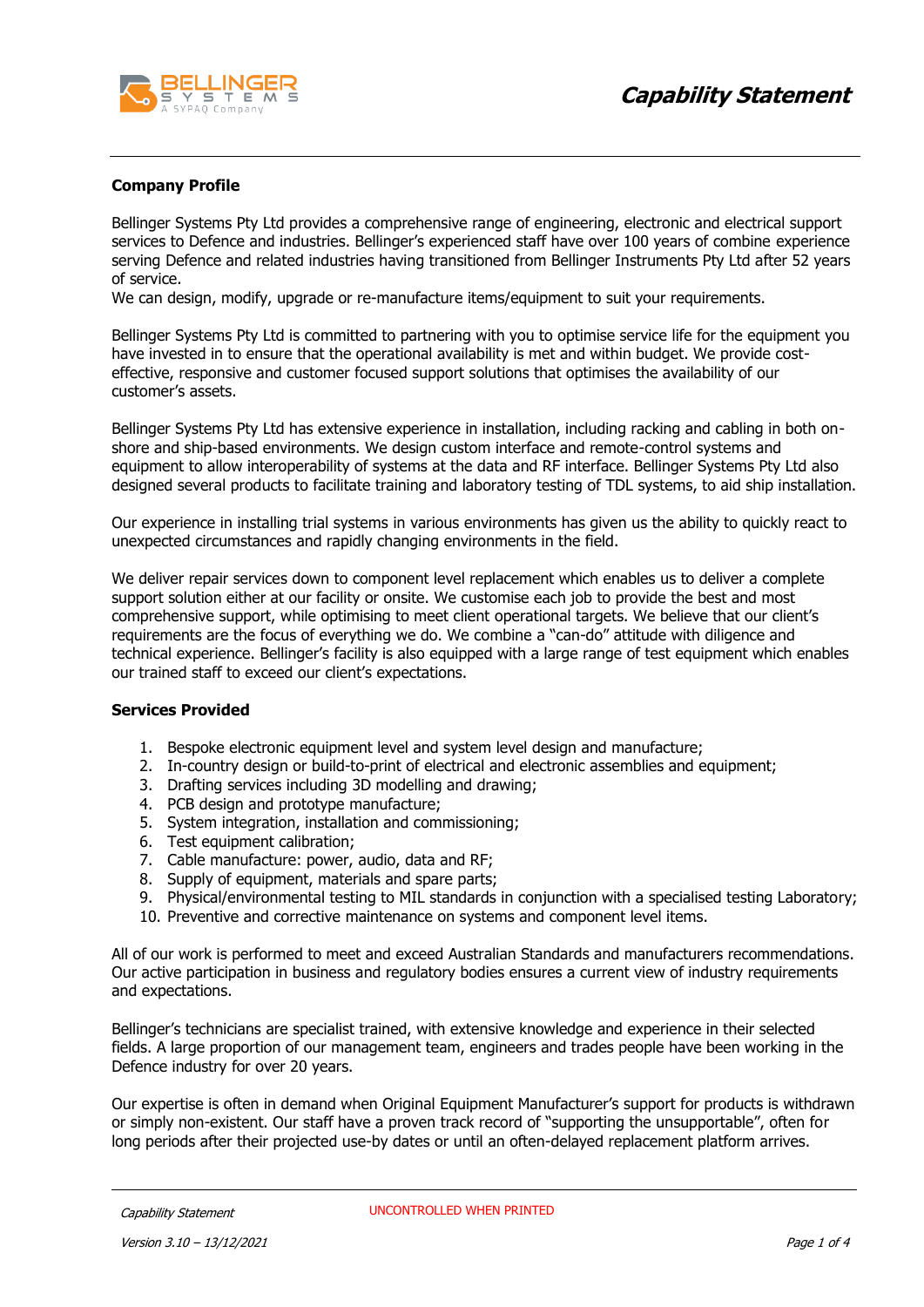



## **Quality Assurance and Accreditation**

- Bellinger Systems Pty Ltd maintains an AS/NZS ISO 9001:2015 Quality Management System.
- Our premises is Defence Security Cleared and we continue to be a member of the Defence Security Industry Program (DISP).

### **Staff Experience On:**

- 350 uniquely different items either repaired, overhauled or supplied to the ANZAC platform; and
- Provide in-service support to Collins Class Submarines, Armidale Class Patrol Boats, HMAS Choules, Canberra Class LHD's, DDG's and SPO managed equipment.

#### **Previous Projects**

- Design and building prototype power management, data signal, interface converters and power distribution panels for current ANZAC platforms for Project SEA1442 Phase 4 Communications System Upgrade;
- Designed and developed to complete Link 22 evaluation and development suite which is currently being utilised by ADFTA to evaluate the benefits if Link 22 for Fleet;
- A specially designed test tool (Media Patch Panel) for Link 11/22 has been designed and built to aid in support, training and system testing. Two units are currently in service in Australia and there are promising international sales for this item;
- Link 16 design and installation in the ANZAC Class land based test site in Adelaide and on HMAS ANZAC;
- Design and manufacture of replacement 24VDC uninterruptable power supply (UPS) control module for the 24V power supply on all ANZAC Class vessels;
- Design, build and install a Link 11 base station for NZ Navy;
- Upgrades of numerous RF Products Inc, UHF Multicouplers used on ANZAC Class communications;
- Engineering assessment and report for Night Vision Upgrade (NVG) of entire Navy Fleet;
- RX741 Surveillance Receiver Upgrade project for RANTEWSS;
- GPS Based Time/Position/Date Recording System design and manufacture for RANTEWSS; and
- Navy Project 1780: Design, supply and install of 40 Wide Are Differential GPS (WADGPS) systems including ancillary equipment on all Mine Warfare vessels, Survey vessels and base stations in Sydney and Antarctica.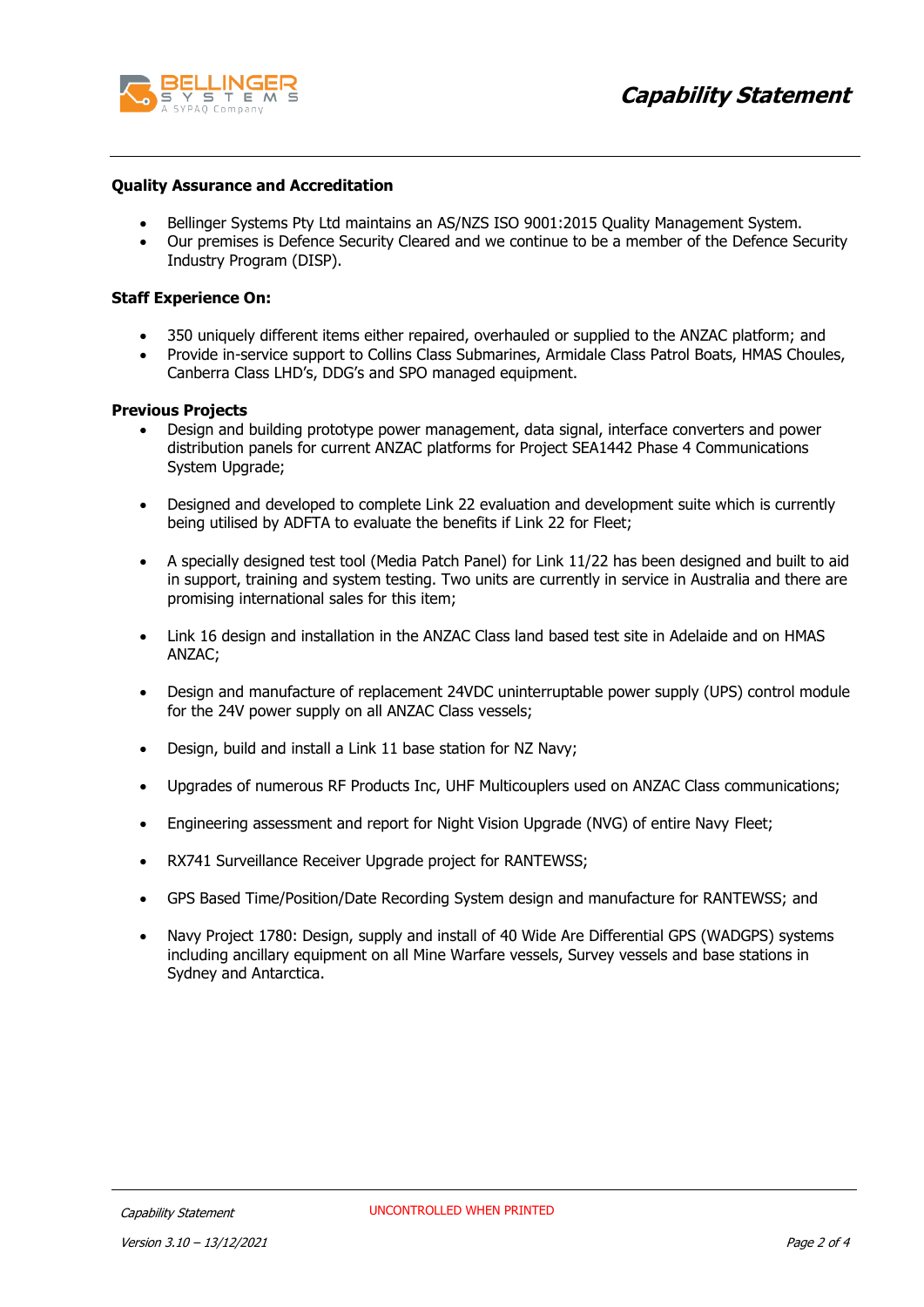

## **Equipment Experience:**

- RF, Communications and Navigation Equipment Test Equipment Repair/Calibration
- 
- 
- 
- Power Supplies/Inverters/UPS's Weapons Control
- 
- High Current Circuit Breakers Navigation Systems
- 
- Engine Control and Monitoring Equipment Surveillance Receivers
- 
- IFF System Equipment **•** Circuit Card Assembly Repair
- Radar/Sonar Systems Electronic Equipment Design and Manufacture
- Link 11/16/22 General Electrical and Electronic Equipment
	-
- Switchboards and Power Distribution Voice and Data Communication Systems Equipment
	-
- Control/Monitoring Panels Precision GPS Systems
	-

## **Repair, Overhaul and Calibration Examples**

- AC circuit breakers: current supply and measurement to 10,000A, 45 500Hz;
- Antennas including: radar, communications, countermeasures, direction finding, HF, VHF, UHF and IFF;
- System computers and servers;
- Communication switches, Red and Black, in particular DRS Shincom 3100 switch. Telephony and PABX, Intercoms and Broadcast Alarms;
- DC circuit breakers and meters up to 1000A;
- Diver communication including: Diver to Diver and Diver to Ship;
- Electronic Countermeasure Systems;
- Engine control and monitoring systems;
- External communications, including Satcom, UHF, VHF and HF radios, antennas, direction finding equipment and surveillance systems;
- Fire control systems including gun and missile;
- Flight director systems:
- Ground support equipment;
- IFF systems;
- Internal communication systems including: public address, intercom and emergency broadcast;
- Lighting including: floodlights, emergency lights, signalling lights and divers lights;
- Link 11, 16 and 22 Systems designs, integration and maintenance;
- Microwave surveillance receivers;
- Power supplies, voltage regulators and convertors including: radar power supplies to 40kV, battery chargers, DC to single and three phase convertors and solid-state power supplies;
- Radar systems and modules;
- Recording systems: wide band, flight, instrumentation, analogue, digital, MIL-1553, SIGINT, CEPT1 & 2 etc;
- RF communication systems including: HF, VHF, UHF and SATCOM;
- Spectrum, vector, power, frequency and phase noise measurement is available to 40GHz;
- UHF Multicouplers including RF Products Inc. 800525 Multicouplers and USOM;
- Satellite navigation systems;
- Sonar systems and modules;
- Submarine fitted equipment, e.g. invertors, sonar, displays, actuators, servo's, EM logs and probes;
- Test equipment;
- TV cameras and monitors including: director aim and gun barrel cameras; and
- UPS systems including Clary Mil Spec units.